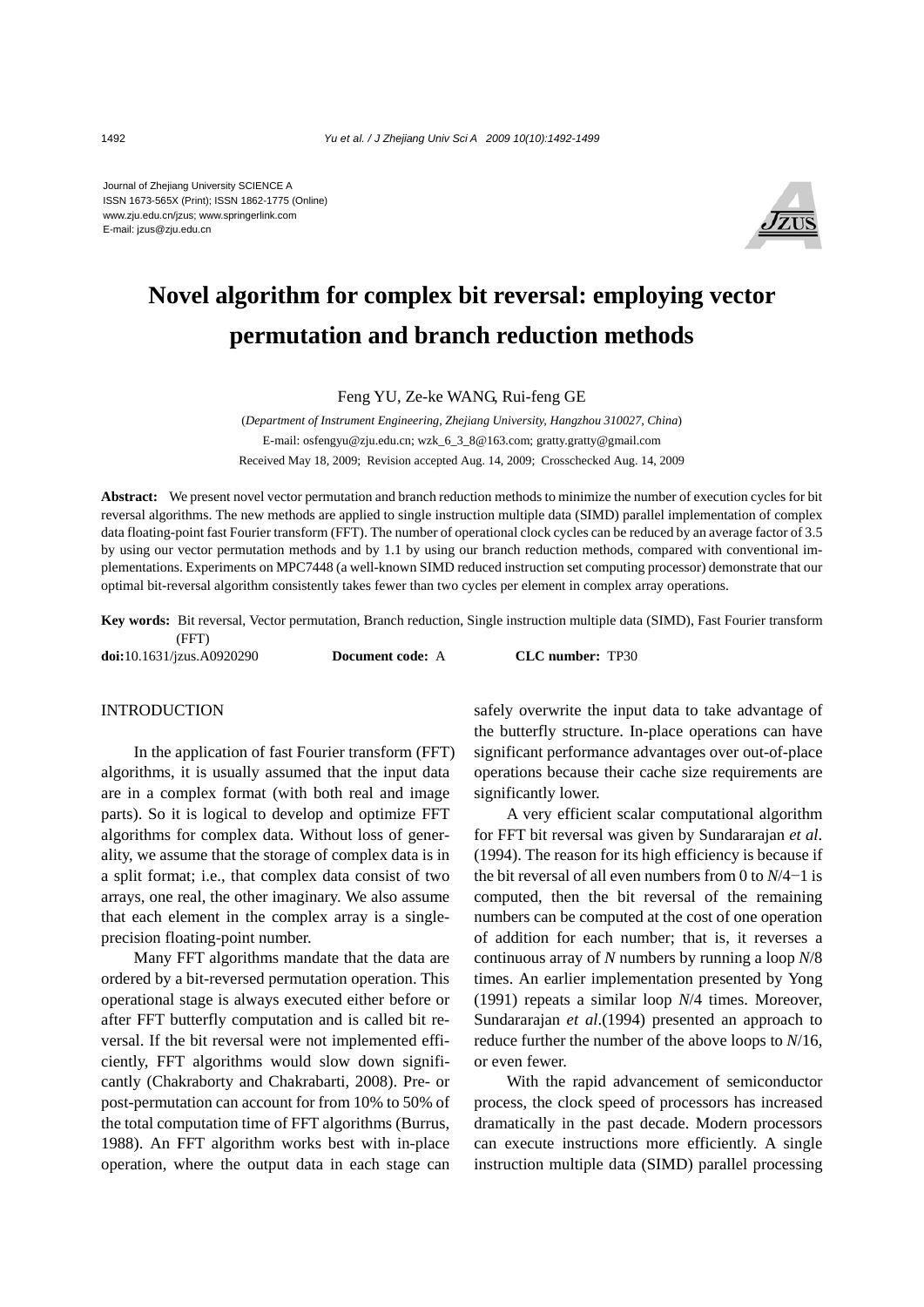vector engine further improves the performance of the microprocessor, especially for signal and multimedia processing applications. For example, the execution of vector permutation instruction costs just one processor cycle (Freescale Semiconductor, 2005), taking only 1 ns in a 1 GHz processor. So vectorization can yield significant performance advantages for many types of applications.

Modern processors are heavily pipelined, so program branching is rather costly. For example, when a pipeline encounters a branch, it may not have enough time to finish evaluating the branch condition before it is time to decide whether the branch will be taken. In this scenario, what the processor can do is prediction. If the prediction is wrong, instructions are on the misleading path and any results of the speculative execution must be purged from the pipeline, and then instructions must be fetched from the correct path (Freescale Semiconductor, 2005). Several efficient ways to eliminate this effect have been presented, such as loop unrolling and resolving branches before prediction (Freescale Semiconductor, 2005; 2007). In our opinion, a useful approach to handle this problem is to find a way to reduce the number of branches and to rewrite algorithms that work for all possible input conditions. Even though this practice may significantly increase the amount of code, it is still a rewarding approach.

In this paper, we present novel vector permutation and branch reduction methods to minimize the number of execution cycles for bit reversal algorithms. The proposed implementations, when using the vector permutation method only, can significantly reduce loop times and the number of load/store pairs compared with the corresponding scalar implementations. The proposed branch reduction method further improves the performance by eliminating the main loop 'if-else' statements that determine whether to swap between the index and its bit reversal, without increasing the computational complexity or the number of load/store pairs. Our experimental results show that the vector permutation method can significantly reduce the number of clock cycles, while the branch reduction method can further reduce the execution time.

We first present the background of the bit reversal algorithm and some conventional scalar bit reversal implementations. We then employ the vector permutation method to improve the in-place bit reversal algorithm and propose a novel branch reduction method to accelerate the bit reversal algorithm. Finally, experimental results from a PowerPC G4 processor (MPC7448) are presented.

#### **BACKGROUND**

Many popular and efficient algorithms for the bit reversal process have been developed since the invention of the Cooley-Tukey FFT algorithm. However, conventional algorithms, calculating the bit reversal one by one using for-loop, are not efficient. Popular improved algorithms can be classified into two classes: the first class needs an auxiliary small-sized table (Evans, 1987; 1989; Walker, 1990), and the second class performs an efficient bit reversal algorithm without tables (Yong, 1991; Sundararajan *et al*., 1994). The first class is generally faster, provided that the size of the array plus the auxiliary table does not exceed the size of the cache, and that the auxiliary table can be reused. This approach reduces the computational time at the cost of adding an auxiliary table. However, this class may require bit reversal of constant length, and it works poorly for large-sized arrays. When the size of the auxiliary table is large, cache misses may occur frequently.

We prefer the computational approach of the second class, because Yong (1991) and Sundararajan *et al*. (1994) have presented efficient bit reversal algorithms to reduce the computational redundancy.

The heuristic approach presented by Yong (1991) reverses a continuous array of *N* numbers by running a loop *N*/4 times, while the conventional method repeats a similar loop *N*−1 times. Specifically, if the bit reversal of all even numbers from 0 to *N*/2−1 is formed, then the bit reversal of each of the remaining numbers can be computed at the cost of one addition operation for each number. Given an index couple (*I*, *J*), where the bit reversal of *I* is *J*: if *I* is an even integer from 0 to *N*/2−1, then *J* is even since the most significant bit (MSB) of *I* (*I*<*N*/2) is zero. If *I*<*J*, then the elements of an array indexed by *I* and *J* are to be swapped, as well as the couple  $(I+1+N/2, J+1+N/2)$ . However, (*I*+*N*/2, *J*+1) does not need to be swapped since *I*+*N*/2 is always greater than *J*+1, while (*I*+1, *J*+*N*/2) is certain to be swapped because *I*+1 is definitely less than *J*+*N*/2.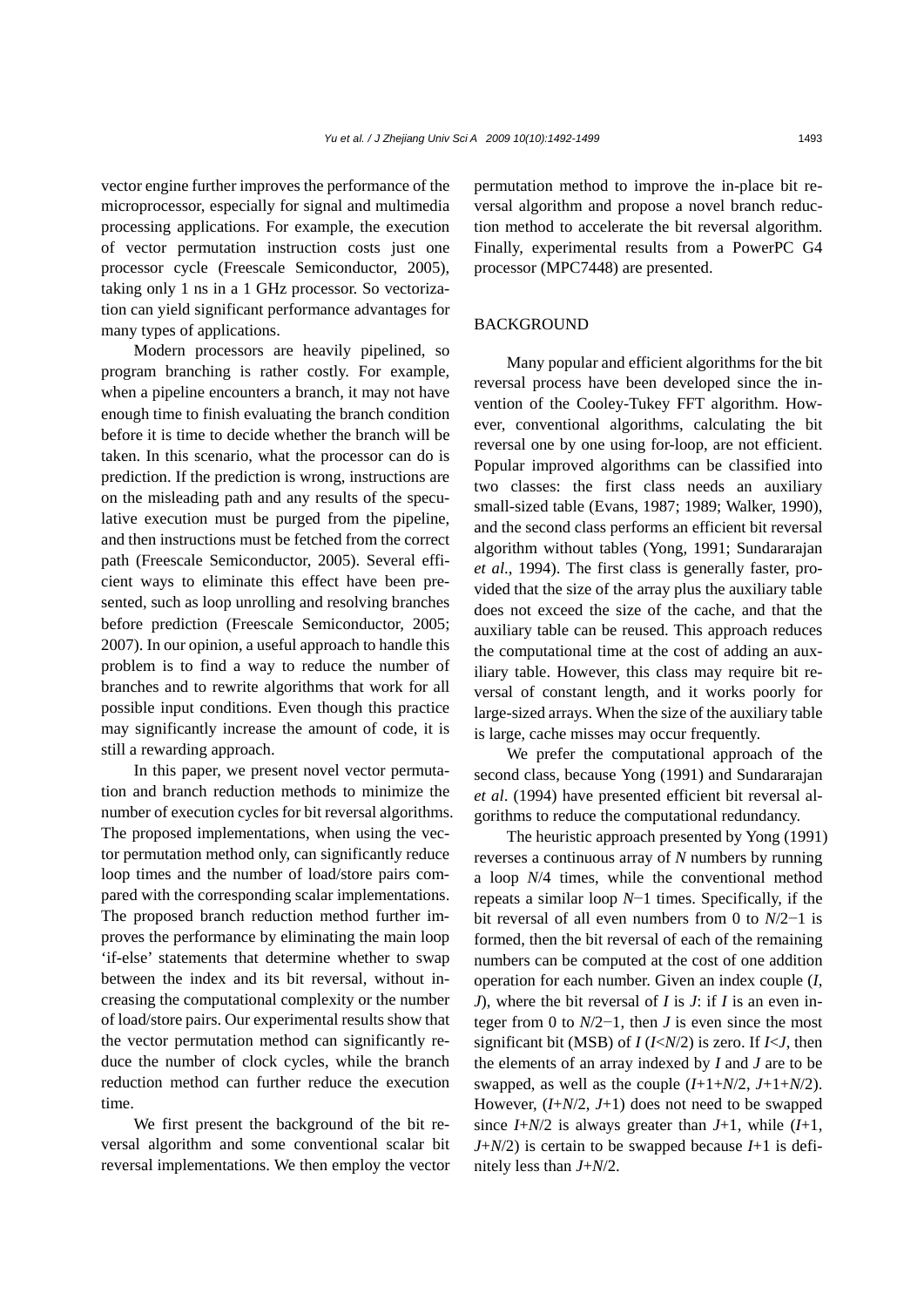Further improvements to this algorithm were proposed by Sundararajan *et al*.(1994), who presented a more efficient algorithm to repeat a similar loop *N*/8 times; that is, if the bit reversal of all even numbers from 0 to *N*/4−1 is formed, then the bit reversal of each of the remaining numbers can be computed. In brief, if  $I$  is less than  $J$ , then the couples  $(I, J)$ ,  $(I+N/2+1, J+N/2+1)$  are to be swapped. If  $I+N/4$  is less than *J*+2, then (*I*+*N*/4, *J*+2) and (*I*+*N*/4+*N*/2+1, *J*+2+*N*/2+1) are also to be swapped. (*I*+1, *J*+*N*/2) and  $(I+1+N/4, J+N/2+2)$  must be swapped, while the couples (*I*+*N*/2, *J*+1), (*I*+*N*/2+*N*/4, *J*+2+1) must definitely not be swapped. Sundararajan *et al*.(1994) proposed a methodology to further reduce the loop times to *N*/16, or even fewer.

Other approaches for performing bit reversal algorithms in vector operation (Pei and Chang, 2007) have produced significant results. Lokhmotov and Mycroft (2007) proposed that each source vector (*W*-element vector) provides for *W* target vectors, and each target vector takes elements from *W* source vectors, where *W* is equal to 4. Note that this algorithm can be applied also to in-place bit reversal.

Now we assume that there is an index couple (*I*, *J*), where *I* is an integer multiple of four (less than *N*/4−1) and the bit reversal of *I* is *J*. *J* is also an integer multiple of four (less than *N*/4−1), since the two MSBs and two LSBs (least significant bits) of *I* are 0. The bit reversal of *I*+1, *I*+2, and *I*+3 are *J*+*N*/2, *J*+*N*/4, and *J*+3*N*/4, respectively; that is, we can obtain four couples: (*I*, *J*), (*I*+1, *J*+*N*/2), (*I*+2, *J*+*N*/4), and (*I*+3, *J*+3*N*/4). Then, we can obtain another four couples: (*I*+*N*/4, *J*+2), (*I*+1+*N*/4, *J*+*N*/2+2), (*I*+2+*N*/4, *J*+*N*/4+2), and (*I*+3+*N*/4, *J*+3*N*/4+2) by adding 2log(*N*/2)−<sup>2</sup> =*N*/4 to the number *I* and 2 to its bit reversal *J*. Similarly, we can obtain the other 8 couples: (*I*+*N*/2, *J*+1), (*I*+1+*N*/2, *J*+*N*/2+1), (*I*+2+*N*/2, *J*+*N*/4+1), (*I*+3+*N*/2, *J*+3*N*/4+1), (*I*+3*N*/4, *J*+3), (*I*+1+3*N*/4, *J*+*N*/2+3), (*I*+2+3*N*/4, *J*+*N*/4+3), and (*I*+3+3*N*/4, *J*+3*N*/4+3), as shown in Fig.1 (see p.1496). For example, the element indexed by (*I*+3+*N*/4) of the source array, with the value '7', is stored in the destination array indexed by (*J*+2+3*N*/4). Details of the vector permutation process were given by Lokhmotov and Mycroft (2007).

## BIT REVERSAL IMPLEMENTATION USING VECTOR PERMUTATION

We propose a new computational algorithm for in-place complex bit reversal using vector permutation, based on Yong (1991) and Lokhmotov and Mycroft (2007). We denote the new computational implementation 'Yong-Lokhmotov':

Assume that a complex array indexed by *I* contains 16 elements whose offsets are *I*, *I*+1, …, *I*+3, *I*+*N*/4, …, *I*+*N*/4+3, *I*+*N*/2, …, *I*+3*N*/4, …, *I*+3*N*/4+3, respectively, and a complex array indexed by *J* also contains 16 elements whose offsets are *J*, *J*+1, …, *J*+3, *J*+*N*/4, …, *J*+*N*/4+3, *J*+*N*/2, …, *J*+3*N*/4, …, *J*+3*N*/4+3, respectively (Fig.2). The index *I* is an integer multiple of four (less than *N*/4−1) and its bit reversal *J* is also an integer multiple of four (less than *N*/4−1). If *I<J*, then the elements of the complex array indexed by *I*, *J* are performed under proper vector permutation and then swapped (Fig.2, p.1496).

The vector permutation method, by using a 4-element vector register, reduces the number of load/store pairs to one quarter of the corresponding scalar implementation at the cost of adding 8 vector permutation registers per 16 complex elements (8 vector registers). Details of the process of vector permutations were presented by Lokhmotov and Mycroft (2007).

If *I=J*, then real and imaginary elements indexed by *I* (or *J*) should be under proper permutation (Fig.3, p.1496); if *I*<*J*, do nothing; otherwise, swap back to the original sequence.

We have also proposed another new algorithm based on Sundararajan *et al*.(1994) and Lokhmotov and Mycroft (2007), and we denote the new algorithm 'Sundararajan-Lokhmotov'. Since this proposed algorithm is similar to the Yong-Lokhmotov algorithm, we omit the details here.

### REVERSAL IMPLEMENTATION WITH THE NOVEL BRANCH REDUCTION METHOD

In the following, we present a novel branch reduction method to further accelerate the above algorithms, including the Yong, Sundararajan, Sundararajan-Lokhmotov, and Yong-Lokhmotov algorithms.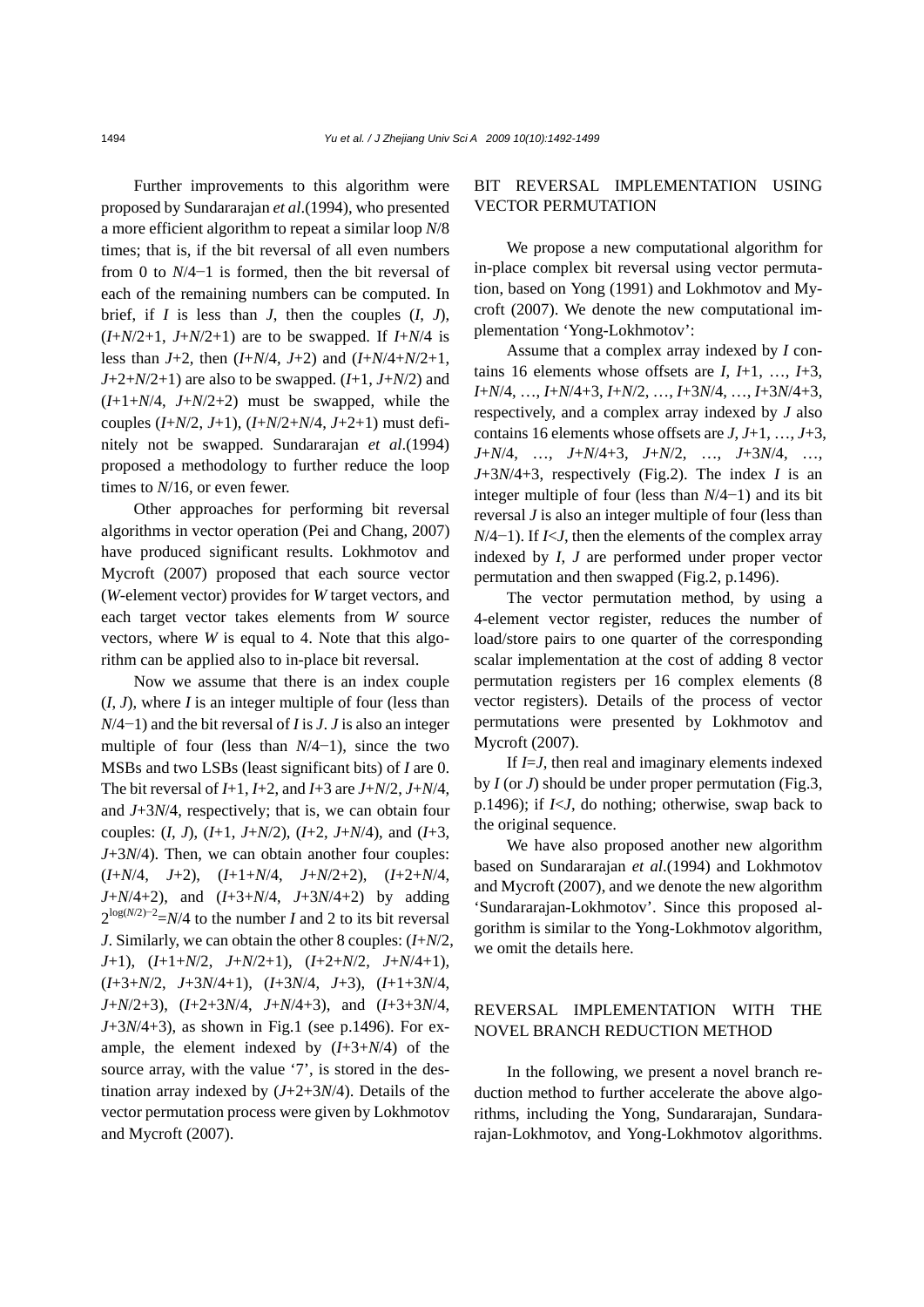This method is based on the theory presented by Drouiche (2001): the number *I* and its bit reversal *J* are one-to-one mapping:

$$
\sigma_p: W_p {\rightarrow} W_p,
$$
  

$$
I {\rightarrow} J = \sigma_p(I),
$$

where  $W_p = \{I \in \mathbb{N}, 0 \leq I \leq 2^p\} \subset \mathbb{N}$ , and *J* denotes the bit reversal of *I*. We represent each index *I* as a *p*-bit binary notation  $I = \alpha_{p-1} \alpha_{p-2} \cdots \alpha_2 \alpha_1 \alpha_0$ .

If 
$$
I \in W_p
$$
 and  $I = \sum_{n=0}^{p-1} \alpha_n \times 2^n$ ,  $\alpha_n \in \{0, 1\}$ , then

$$
\sigma_p(I) = J = \sum_{n=0}^{p-1} \alpha_n \times 2^{p-n-1} = \alpha_0 \alpha_1 \cdots \alpha_{p-3} \alpha_{p-2} \alpha_{p-1}.
$$

Clearly,  $\sigma_p$  is involutive and bijective. Specifically, if *I* varies from 0 to *N*−1, then  $J = \sigma_p(I)$  varies correspondingly in the range of [0, *N*−1].

Now we apply this theory to the four algorithms.

Based on the algorithm presented by Yong (1991), we have analyzed the data flow of complex bit reversal and derived the following structure using one-to-one mapping between an index and its bit reversal. Given the couple (*I*, *J*), where *J* is bit reversal of *I*, we can analyze the *I*th element of a real array and the *J*th element of an imaginary array on one loop, and we store the imaginary array indexed by *J* with the element from the real array indexed by *I*, and vice versa. The same process also applies to the other three couples, (*I*+1+*N*/2, *J*+1+*N*/2), (*I*+*N*/2, *J*+1), and (*I*+1, *J*+*N*/2). When the index *I* loops from 0 to *N*/2−1 with step 2, the algorithm would terminate, with the whole real data stored in the imaginary array and the whole imaginary data stored in the real array. This method preserves the computational complexity and one load/store pair for each piece of data, compared with Yong's implementation. However, it does reduce the test condition  $(I < J$  or  $I = J$ ) in the main loop, compared with Yong's algorithm. The novel algorithm, denoted 'wzk-Yong', is presented as follows:

void inline swap\_ri\_ir(float \*in\_r, float \*in\_i, int *i*, int *j*)

```
float temp1, temp2; 
  temp1=in_r[i]; temp2=in_i[j];
  in_i[j]=temp1; in_r[i]=temp2;
}
```
{

 $/*$  in r and in i are addresses of real and imaginary arrays, respectively \*/  $\frac{1}{\pi}$  *n* is the number of real (or imaginary) arrays  $\frac{1}{\pi}$ void wzk\_Yong(float \*in\_r, float \*in\_i, int *n*) { int *i*, *k*, *j*; float temp1, temp2; int NB2, NB4, NB8, NBTP1, NBTP2; NB2=*n*/2; NB4=*n*/4; NBTP1=NB2+1; *j*=0; for (*i*=0; *i*<NB2; *i*+=2) { /\* swap the couple  $(i, j)$  \*/ swap\_ri\_ir(in\_r, in\_i, *i*, *j*); /\* swap the couple (*i*+NBTP1, *j*+NBTP1) \*/ swap\_ri\_ir(in\_r, in\_i, *i*+NBTP1, *j*+NBTP1); /\* swap the couple  $(i+1, j+NB2)$  \*/ swap\_ri\_ir(in\_r, in\_i, *i*+1, *j*+NB2);  $/*$  swap the couple  $(i+NB2, j+1)$  \*/ swap ri ir(in r, in i,  $i+NB2$ ,  $j+1$ ); *k*=NB4; while  $(k \leq j)$  { $j = k; k \geq 1;$ }  $j+=k$ ; /\* *j* is the index of the imaginary part \*/ }

}

We have also applied the novel branch reduction method to Sundararajan's algorithm, resulting in another algorithm denoted 'wzk-Sundararajan'. wzk-Sundararajan is similar to wzk-Yong, except that index *I* loops from 0 to *N*/4−1 with step 2, so we omit the details here.

We apply the novel branch reduction method to the algorithm Yong-Lokhmotov using vector permutation. In particular, we first load 16 elements to 8 vector registers from a real array indexed by *I* and an imaginary array indexed by *J*. Second, we perform proper permutation on the 8 vector registers. Third, we store elements loaded from the real array indexed by *I* in an imaginary array indexed by *J*, and vice versa (Fig.4).

For example, the element of a real array indexed by *I*+3*N*/4+2, with its value *e*, is stored in an imaginary array indexed by *J*+*N*/4+3.

When *I* loops from 0 to *N*/4−1 with step 4, its bit reversal *J* will also be an integer multiple of four (less than *N*/4−1), and then the process of bit reversal will terminate, with its real data stored in the imaginary array and its imaginary data stored in the real array. The new algorithm is denoted 'wzk-Yong-Lokhmoto' (see the Appendix).

The similar new algorithm, denoted 'wzk-Sundararajan-Lokhmoto', can easily be derived based on the above algorithms wzk-Yong-Lokhmoto and Sundararajan. We omit the details here.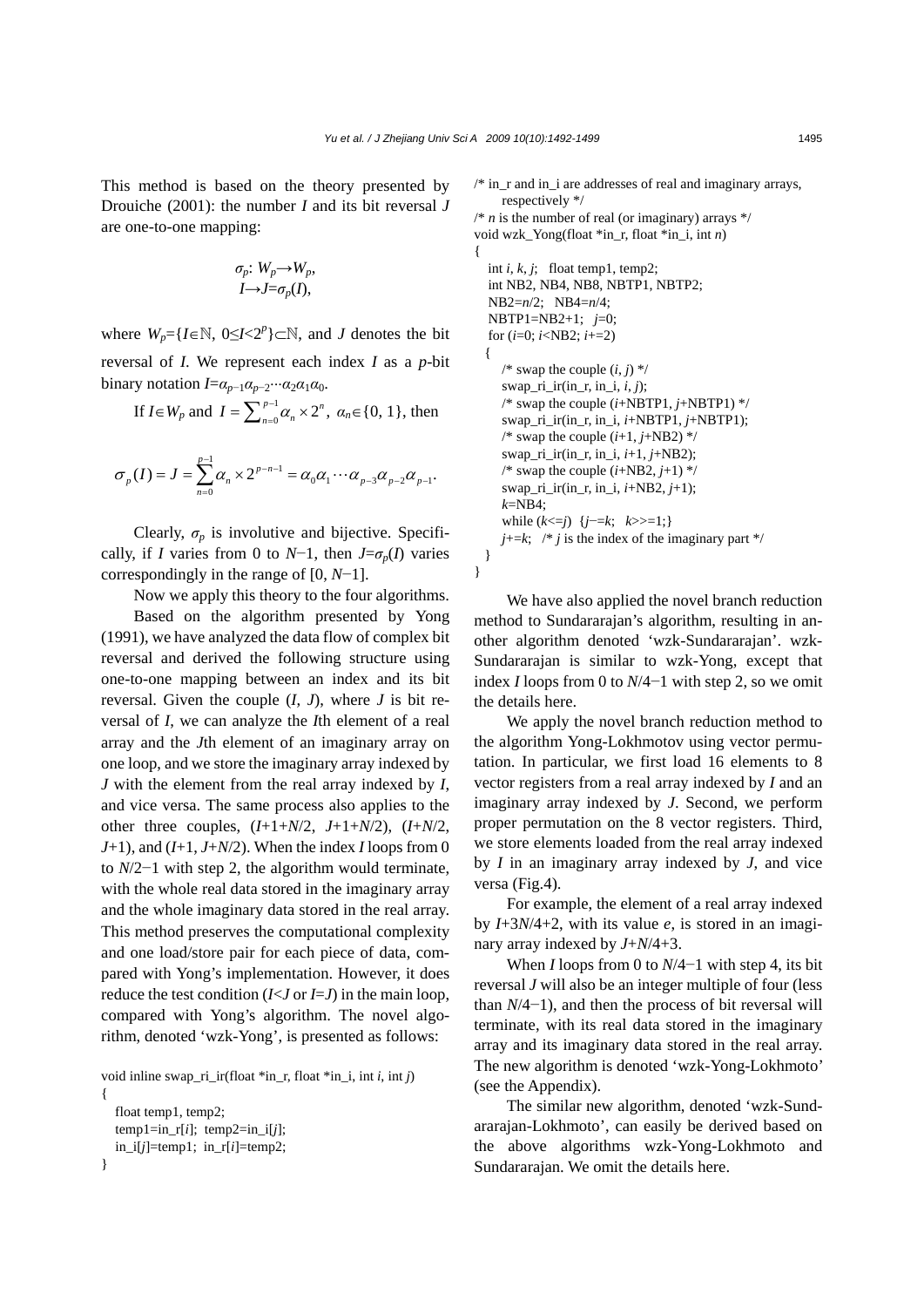

**Fig.2** Elements indexed by *I* and *J* of a complex array are swapped  $(I < J)$ 



**Fig.3 In-place permutation on the index** *I* **of a complex array** 



**Fig.4 Branch reduction implementation for bit reversal using vector permutations**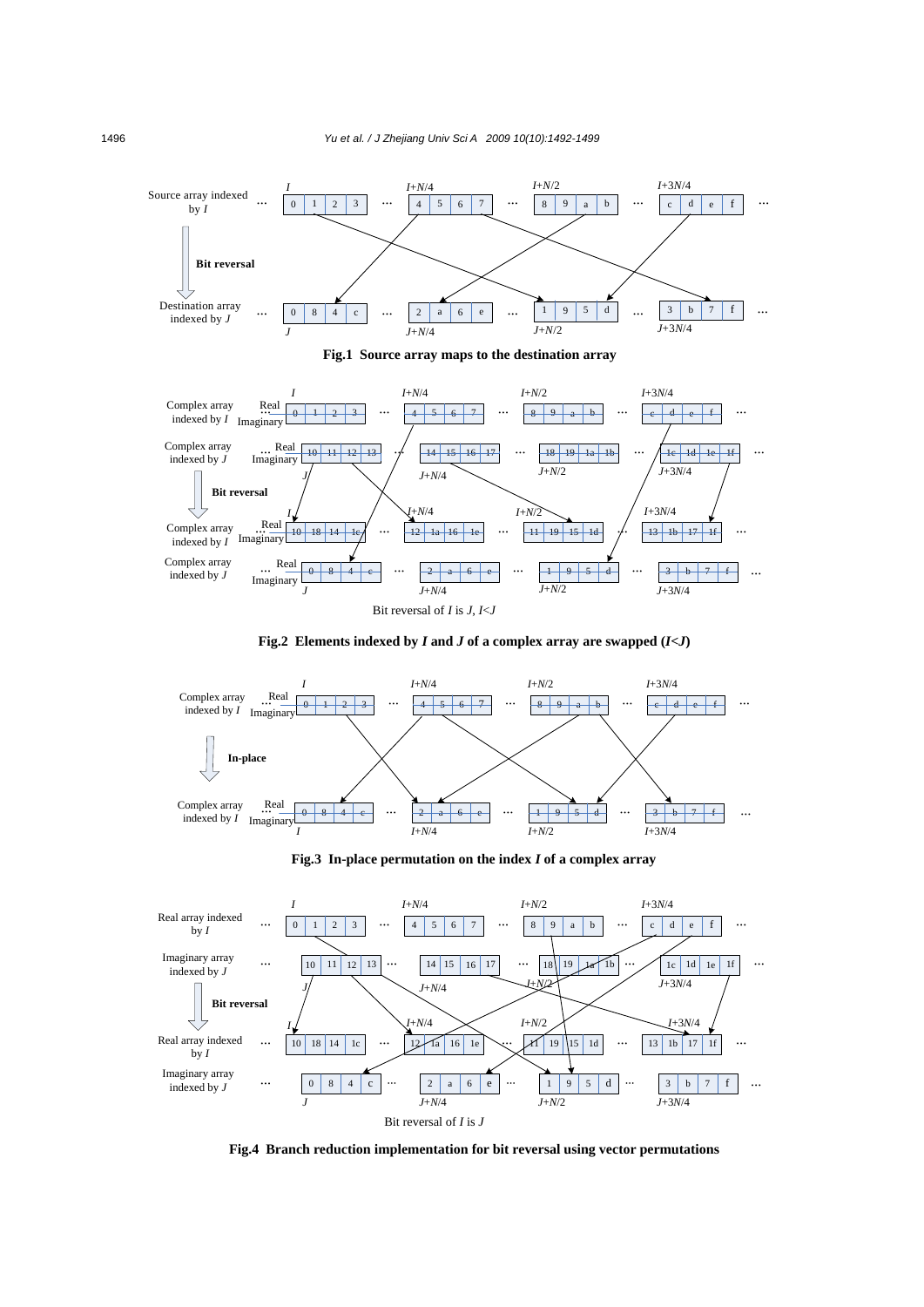## PERFORMANCE EVALUATION OF THE BRANCH REDUCTION METHOD

We have applied vector permutation and branch reduction methods to several conventional algorithms presented by Yong (1991), Sundararajan *et al*.(1994), and Lokhmotov and Mycroft (2007), yielding several novel algorithms, including scalar forms (wzk-Yong and wzk-Sundararajan) and vector forms (Yong-Lokhmotov, Sundararajan-Lokhmotov, wzk-Yong-Lokhmotov, and wzk-Sundararajan-Lokhmotov).

We have implemented the above six novel bit reversal algorithms in PowerPC G4 (MPC7448), which consists of a 1.0 GHz processor core, 32 kB separate L1 instruction and data caches, a 1 MB L2 cache, and vector engine Altivec (Freescale Semiconductor, 2005).

The above algorithms are compiled with the maximum optimization level (-O3) and executed in a real time operating system VxWorks 6.5. We have employed performance monitor facility of G4 to measure the used number of clock cycles (Freescale Semiconductor, 2005). We assume that all required instructions and data are presented in the L1 cache, whose size in G4 is 32 kB. So the size of bit reversal should be less than 32 kB.

The performances of the eight implementations are compared in Table 1. We assume that the conventional implementations refer to Yong's or Sundararajan's algorithm.

Intuitively, a complex array operation always takes less than two cycles per element when using our novel implementation (wzk-Sundararajan Lokhmotov).

The experimental results show that the bit reversal algorithm implementations, with both vector permutation and branch reduction methods, can achieve average reductions in the number of loops by a factor of 4, in the number of branches by a factor of 6.46, and in the number of clock cycles by a factor of 4.11, compared with the conventional implementation. For example, we compared the two implementations Sundararajan and wzk-Sundararajan-Lokhmotov. Then, we analyzed the vector permutation and branch reduction methods, respectively. Using only the vector permutation method, the bit reversal implementations (for example, Yong-Lokhmotov) can, on average, reduce the number of loops by a factor of 4 because of the 4-element vector register, the number of

branches by a factor of 4.44 because of the reduced loop number, and the number of clock cycles by a factor of 3.54 compared with the conventional implementations (e.g., Yong). Using only the branch reduction method, the bit reversal implementations (e.g., wzk-Yong), on average, reduce the number of branches by a factor of 1.36, and the number of clock cycles by a factor of 1.11 compared with the conventional implementations (e.g., Yong), while retaining the same loop number. However, after we apply the branch reduction method to our implementation, we should swap the first addresses of the real array and

**Table 1 Performance comparison of eight implementations**

| Impl.    | Loop number                |      |      |      |       |       |
|----------|----------------------------|------|------|------|-------|-------|
|          | $S = 128$                  | 256  | 512  | 1024 | 2048  | 4096  |
| Yong     | 32                         | 64   | 128  | 256  | 512   | 1024  |
| w-Y      | 32                         | 64   | 128  | 256  | 512   | 1024  |
| Sun.     | 16                         | 32   | 64   | 128  | 256   | 512   |
| $W-S$    | 16                         | 32   | 64   | 128  | 256   | 512   |
| Y-L      | 8                          | 16   | 32   | 64   | 128   | 256   |
| $w-Y-L$  | 8                          | 16   | 32   | 64   | 128   | 256   |
| S-L      | $\overline{4}$             | 8    | 16   | 32   | 64    | 128   |
| $w-S-L$  | $\overline{4}$             | 8    | 16   | 32   | 64    | 128   |
| Impl.    | Branch number              |      |      |      |       |       |
|          | $S = 128$                  | 256  | 512  | 1024 | 2048  | 4096  |
| Yong     | 75                         | 155  | 311  | 631  | 1263  | 2543  |
| w-Y      | 63                         | 127  | 255  | 511  | 1023  | 2047  |
| Sun.     | 57                         | 120  | 243  | 498  | 1001  | 2024  |
| $W-S$    | 45                         | 92   | 187  | 378  | 761   | 1528  |
| Y-L      | 25                         | 45   | 91   | 171  | 343   | 663   |
| $w-Y-L$  | 15                         | 31   | 63   | 127  | 255   | 511   |
| S-L      | 12                         | 25   | 45   | 91   | 171   | 343   |
| $w-S-L$  | 7                          | 15   | 31   | 63   | 127   | 255   |
| Impl.    | Processor execution cycles |      |      |      |       |       |
|          | $S = 128$                  | 256  | 512  | 1024 | 2048  | 4096  |
| Yong     | 1030                       | 2113 | 4181 | 8538 | 17041 | 34528 |
| $w-Y$    | 992                        | 1983 | 3875 | 7719 | 15405 | 30586 |
| Sun.     | 880                        | 1844 | 3697 | 7539 | 15156 | 30916 |
| $W-S$    | 913                        | 1794 | 3571 | 7140 | 14244 | 30803 |
| Y-L      | 336                        | 682  | 1291 | 2523 | 5016  | 10589 |
| $w$ -Y-L | 278                        | 532  | 1040 | 2025 | 4022  | 8322  |
| S-L      | 274                        | 508  | 953  | 1848 | 3696  | 7508  |
| $w-S-L$  | 251                        | 445  | 889  | 1729 | 3409  | 6936  |

Impl.: implementation; *S*: bit reversal size; w-Y: wzk-Yong; Sun.: Sundararajan; w-S: wzk-Sundararajan; Y-L: Yong-Lokhmotov; w-Y-L: wzk-Yong-Lokhmotov; S-L: Sundararajan-Lokhmotov; w-S-L: wzk-Sundararajan-Lokhmotov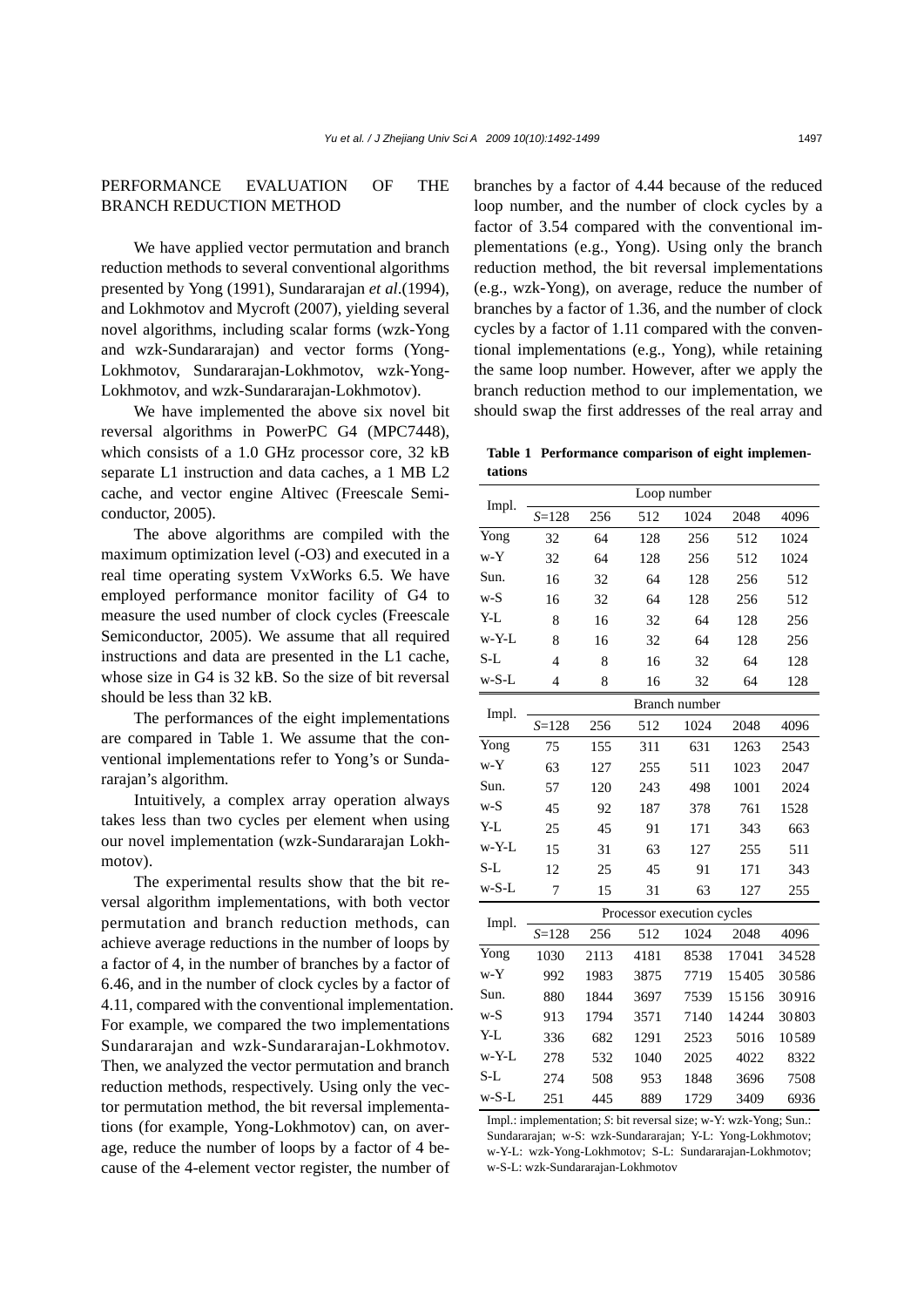the imaginary array when the process of bit reversal terminates, since the real data have been stored in the imaginary array, and vice versa. This method preserves the same number of load/store pairs and the same computational complexity as the corresponding conventional implementations.

### **CONCLUSION**

In this paper, we present novel vector permutation and branch reduction methods to minimize the number of execution cycles. The proposed vector permutation method firstly reduces the number of loop times to one quarter of that of the corresponding conventional implementations, and secondly reduces the number of load/store pairs to one quarter of that of the corresponding scalar implementations, by using a 4-element vector register. The proposed branch reduction method eliminates from the main loop the 'if-else' statements that determine whether to swap between the index and its bit reversal. The experimental results on a PowerPC vector processor show that the vector permutation method can significantly reduce the clock cycles by a factor of 3.54, while the branch reduction method enables a further reduction by a factor of 1.11, compared with the conventional implementations.

However, we assume that the size of bit reversal is less than 32 kB and that all the computed data are already in a data cache. Also, we have not yet evaluated the performance of our proposed methods in other situations, for example, using computed data not in the cache. There are several bit reversal algorithms based on cache-optimal improvement, such as the cache-optimal bit-reversal algorithm using vector permute operations (COBRAVO) by Lokhmotov and Mycroft (2007) and the cache optimal bit-reversal algorithm (COBRA) by Carter and Gatlin (1998). We have not yet considered applications of bit reversal other than FFT, such as bit reversal on optical multi-trees (Jana and Sinha, 2008) and permuting streaming data using RAMs (Püschel *et al.*, 2009). Furthermore, Marti-Puig (2009) has implemented radix-2 FFT algorithms having the property that both inputs and outputs are addressed in natural order. We also have not exploited the parallelism potential of bit reversal in multi-core architecture and graphics processing units (GPUs) environment, where the FFT algorithm is optimized (Chen *et al.*, 2007; Lloyd *et al.*, 2008).

#### **References**

- Burrus, C.S., 1988. Unscrambling for fast DFT algorithms. *IEEE Trans. Acoust. Speech Signal Process.*, **36**(7):1086- 1087. [doi:10.1109/29.1631]
- Carter, L., Gatlin, K.S., 1998. Towards an Optimal Bit-reversal Permutation Program. Proc. 39th Annual Symp. on Foundations of Computer Science, p.544-553. [doi:10. 1109/SFCS.1998.743505]
- Chakraborty, T.S., Chakrabarti, S., 2008. On Output Reorder Buffer Design of Bit Reversed Pipelined Continuous Data FFT Architecture. IEEE Asia Pacific Conf. on Circuits and Systems, p.1132-1135. [doi:10.1109/APCCAS.2008. 4746224]
- Chen, L., Hu, Z., Lin, J.M., Gao, G.R., 2007. Optimizing the Fast Fourier Transform on Multi-core Architecture. IEEE Int. Parallel and Distributed Processing Symp., p.1-8. [doi:10.1109/IPDPS.2007.370639]
- Drouiche, K., 2001. A new efficient computational algorithm for bit reversal mapping. *IEEE Trans. Signal Process.*, **49**(1):251-254. [doi:10.1109/78.890370]
- Evans, D., 1987. An improved digital-reversal permutation algorithm for the fast Fourier transforms. *IEEE Trans. Acoust. Speech Signal Process.*, **35**(8):1120-1125. [doi:10. 1109/TASSP.1987.1165252]
- Evans, D., 1989. A second improved digital-reversal permutation algorithm for the fast Fourier transforms. *IEEE Trans. Acoust. Speech Signal Process.*, **37**(8):1288-1291. [doi:10. 1109/29.31278]
- Freescale Semiconductor, 2005. MPC7450 RISC Microprocessor Family Reference Manual [online]. Available from http://www.freescale.com/files/32bit/doc/ref\_manual/MP C7450UM.pdf [Rev.5].
- Freescale Semiconductor, 2007. MPC7450 RISC Microprocessor Family Software Optimization Guide [online]. Available from http://www.freescale.com/files/32bit/doc/ app\_note/AN2203.pdf [Rev.2].
- Jana, P.K., Sinha, K., 2008. Permutation algorithms on optical multi-trees. *Comput. Math. Appl.*, **56**(10):2656-2665. [doi:10.1016/j.camwa.2008.03.060]
- Lloyd, B., Boyd, C., Govindaraju, N.K., 2008. Fast Computation of General Fourier Transforms on GPUs. IEEE Int. Conf. on Multimedia and Expo, p.5-8. [doi:10.1109/ ICME.2008.4607357]
- Lokhmotov, A., Mycroft, A., 2007. Optimal Bit-reversal Using Vector Permutations. Proc. 19th Annual ACM Symp. on Parallel Algorithms and Architectures, p.198-199. [doi:10. 1145/1248377.1248411]
- Marti-Puig, P., 2009. Two families of radix-2 FFT algorithms with ordered input and output data. *IEEE Signal Process. Lett.*, **16**(2):65-68. [doi:10.1109/LSP.2008.2003993]
- Pei, S.C., Chang, K.W., 2007. Efficient bit and digital reversal algorithm using vector calculation. *IEEE Trans. Signal*